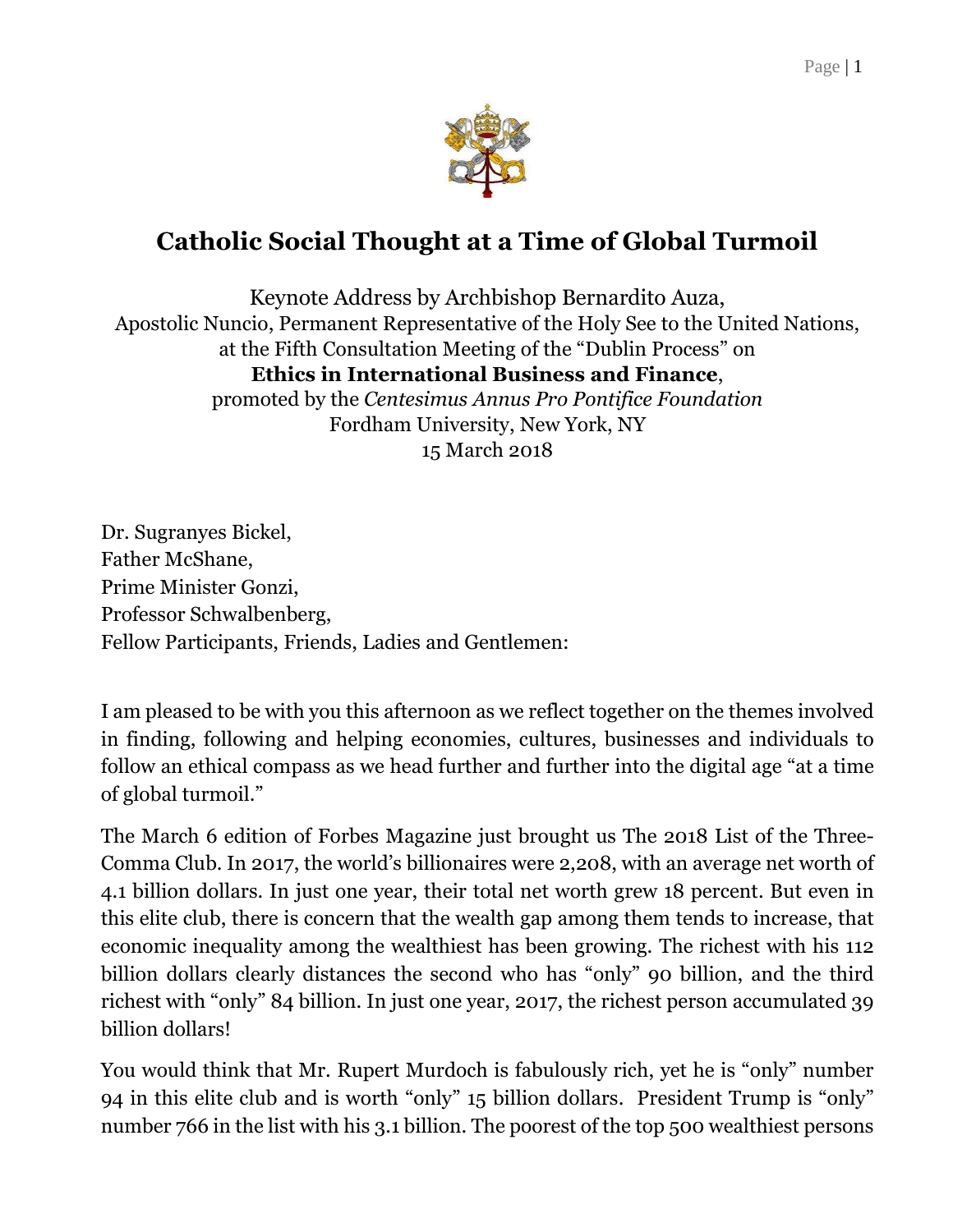in the world is worth 4.3 billion dollars, and the poorest of the top 1,000 has "merely" 2.4 billion dollars.

How about in the level of countries? In 2017, the poorest country in the world had an annual per capita income of \$700 — that's like as if an entire country lives in extreme poverty, below \$ 1.93 per capita/day — while the wealthiest was 200 times richer at almost \$140,000 annually, like a country in which every one of its citizens owns luxury homes with garages full of luxury cars.

Friends, Ladies and Gentlemen,

I have been asked to address the theme of "Catholic Social Thought at a Time of Global Turmoil." Are we really in "a time of global turmoil?" There could be various answers to that question. A couple of weeks ago, I was invited to join a small group of Permanent Representatives to the United Nations in a dialogue on "Multilateralism under fire." I noted that some of the Ambassadors present did not think that multilateralism is currently under fire, because, in spite of failures and inaction, much has also been achieved lately through multilateral bodies like the United Nations. They cited the 2030 Agenda for Sustainable Development, the Paris Accord, the Treaty on the Prohibition of Nuclear Weapons and other significant documents. At the end of our discussions, however, most of those present were of the opinion, or supposed, that "multilateralism is under fire."

The title given to me to address clearly presupposes that we see "a global turmoil" in our time. A reading of the papers of our speakers and main respondents in this conference has given me further inkling to shape my reflection against a backdrop of a world and time "in turmoil."

The small sampling of data on economic inequalities I just mentioned is just one of those indicators and factors that indicate "a time of global turmoil," with its "signs of the times" on which we are called to shed the light of the Catholic Social Teaching.

Moreover, in my service as Permanent Observer of the Holy See to the United Nations, I feel constrained, as it were, to widen and raise my gaze beyond the economic aspect of this global turmoil. Indeed, at the United Nations, we come into contact almost every day with the upheavals persons and peoples across the world are facing, upheavals that are either consequences or causes and, oftentimes, both, of "economic turmoil." I would just mention some of these upheavals:

 There's the refugee and migration situation, with 258 million people crossing international borders, either as refugees seeking safety elsewhere or migrants of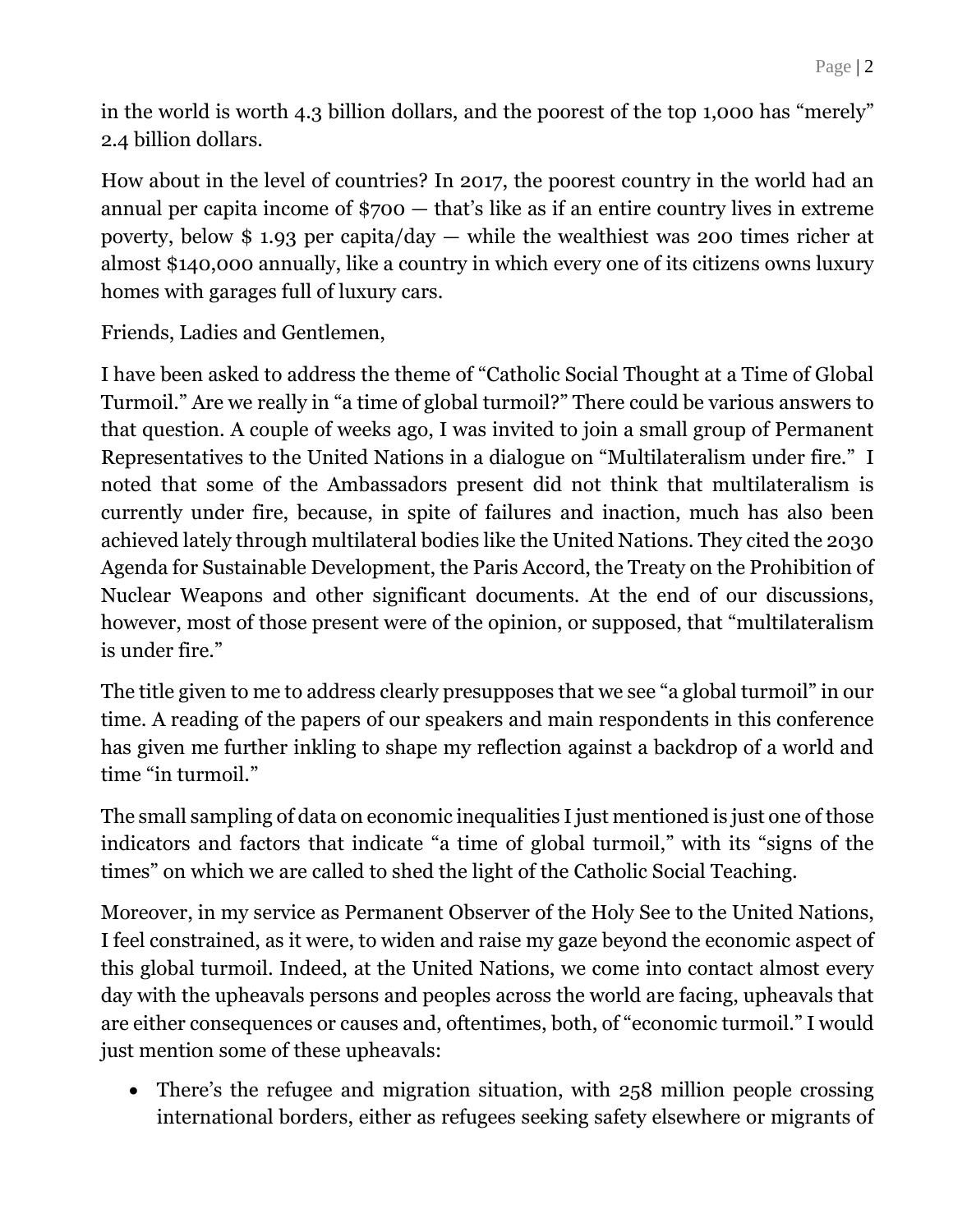every category, from economic migrants to "forced migrants" who do not fall under the legal definition of refugees. Another 40 million people are internally displaced within their own countries. So many on the move encounter closed doors and hearts, and an estimated 41 million persons have fallen victim to something worse: human trafficking and other contemporary forms of slavery.

- There are more known violent conflicts happening today than at any time in recorded history, or at least since the Second World War. As former United Nations Secretary General Ban Ki-moon lamented toward the end of second mandate in 2016, there were thirteen open conflicts when he took office in 2016; ten years later there were 39 open conflicts and 11 situations that could explode into open conflicts. Coupled with this rise in the number of conflicts have been the increased barbarity of the crimes committed and the failure of those with the responsibility to protect people from atrocities to do so. A little less than 20 years ago, the Security Council, entrusted with sparing humanity from the scourge of armed conflict, met 52 times; in 2017, it met 292 times, thus indicating a "a world in turmoil."
- There is the scourge of terrorism happening in areas where peace used to reign, and the rise of non-State terrorist groups has led to asymmetric wars and made peace more difficult to restore and maintain.
- Human rights are being trampled upon all across the board, from the unborn and frail seniors, to the poor and the excluded, to religious and ethnic minorities, to those ensnared by human traffickers for sex, labor or organ harvesting.
- There's the breakdown of the family and its consequences on children raised without fathers, on single parents working multiple jobs just to survive, and on a culture in which, as Pope Francis has repeatedly stressed, the young fear lifetime commitments.
- There's the growing polarization in political discourse across the globe, leading to deepening social disharmony and distrust between the citizens and their political leaders, and resulting in the fall of long-established political parties and the rise of new ones many of which are undergirded by extreme ideas.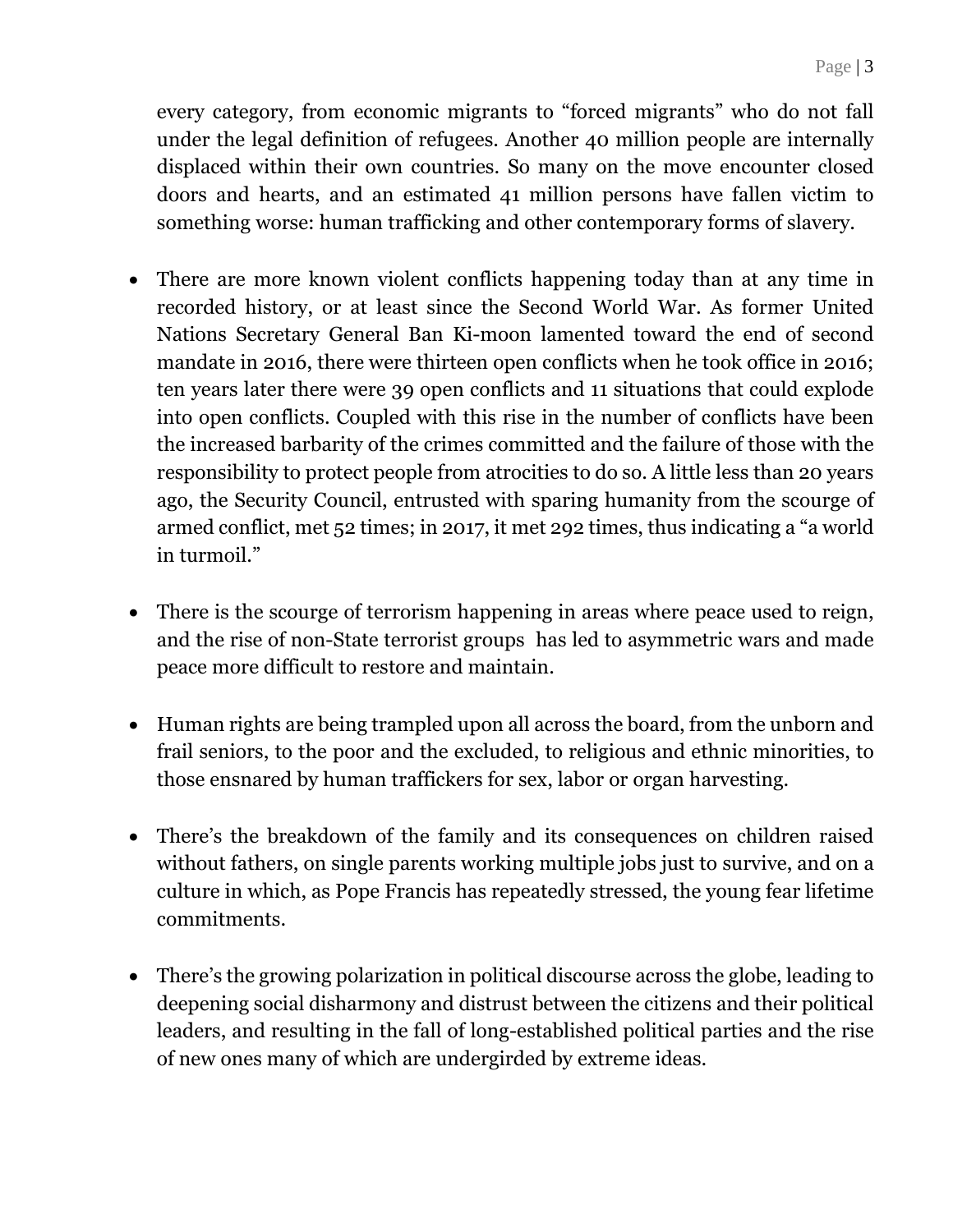- There's what Pope Francis calls an "ideological colonization" in which lifestyles and "values" are imposed upon developing regions in exchange for development aid.
- There's the "groaning" of our planet, as Pope Francis affirms in the Encyclical Letter "Laudato Si'," as our common home is harmed by environmental pollution and a culture of waste.

On the mainly economic dimension:

- There's the economic situation in which still more than one billion live in extreme poverty under \$1.93 a day, in which the gap between rich and poor continues to grow, in which so many people, especially the young, cannot find jobs or have lost jobs due to ever-increasing automation, and in which women are still fighting for equality of opportunity and pay for the same work.
- There's the technological revolution that is altering how we relate to each other, how we get information and how hackers and unscrupulous marketers steal private information, how we form community, even how kids are bullied and how people are manipulated or exploited without them knowing it, with new technologies arising so quickly that norms and strategies become obsolete even before they are implemented.

Confronted by this "global turmoil," I believe that some among the biggest questions before us are: What does Catholic Social Teaching offer in the midst of these deep agitations? Is it still relevant? Does it help diagnose and remedy the personal, social, economic, environmental, cultural and spiritual malaise and challenges at play? In what way can it enlighten the way toward a recalibration of the ethical compass for today's "world in turmoil?"

In the economic sphere, who or what could stop this ever-accelerating gap between the fabulously wealthy and the extremely poor? Who must regulate the forces underpinning this negative development? Has Catholic Social Teaching something to say and to what extent it can influence a new ethical compass to temper the forces that drive it? What can centers of learning like Fordham University and think tanks or organizations like the *Centesimus Annus Pro Pontifice Foundation* do about it? What can Catholic Social Teaching suggest to educators, to business people, to political leaders? And what can it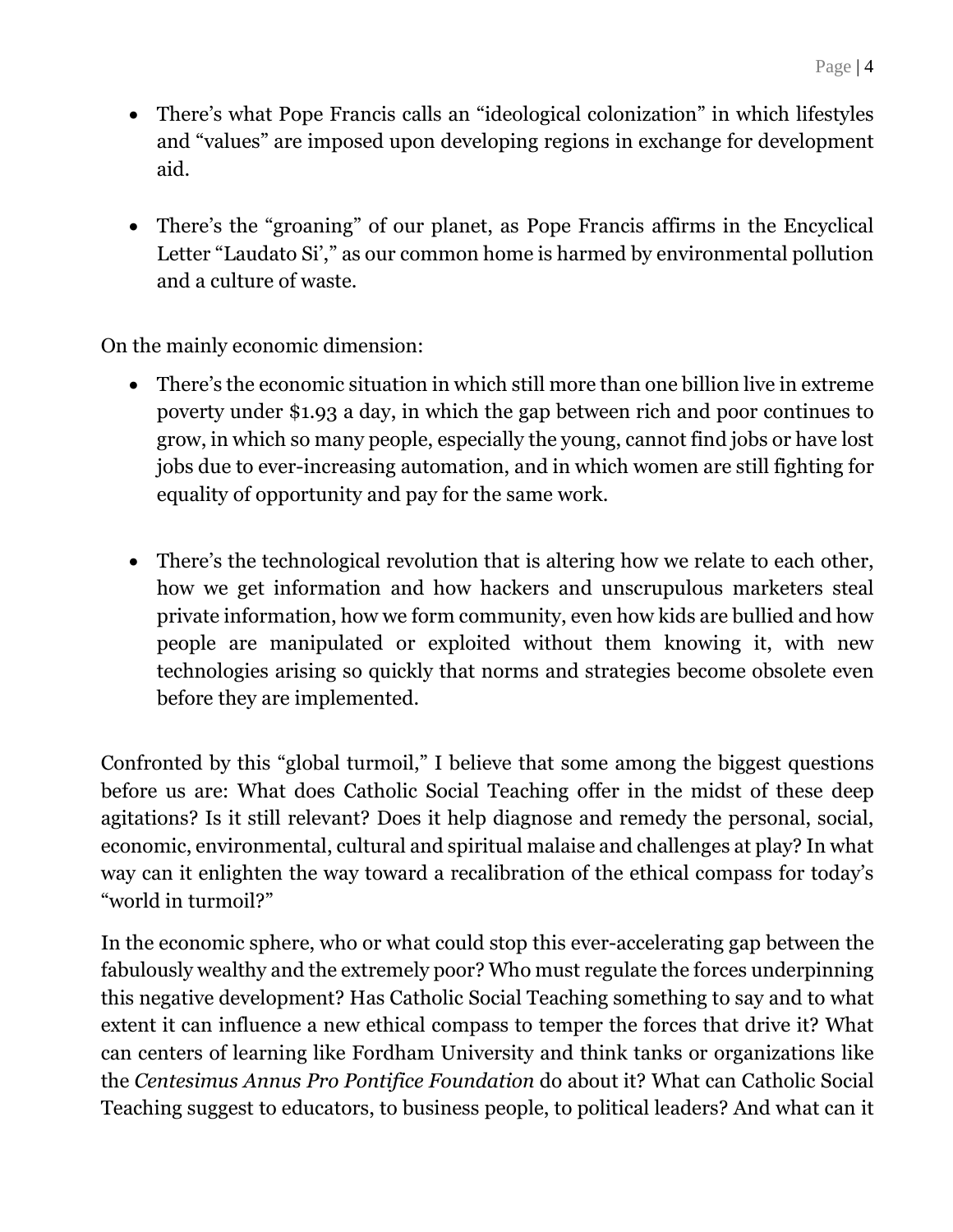propose to students and the young, to consumers and chain suppliers, to citizens and civic leaders in such a context?

While our distinguished and expert Speakers will attempt to give us answers to these questions, I will focus my reflection on affirming that Catholic Social Teaching can indeed offer principles and pathways to finding a fresh and effective ethical compass in a time of turmoil like ours.

I would thus affirm that the traditional categories and fundamental principles of Catholic Social Teaching remain relevant in responding to new phenomena, because so much of the turmoil comes from a disregard of fundamental principles of human relationships and the human person's relationship to things around him. New dominant forms or systems instrumentalize rather than respect the person. Individualism defeats solidarity. Selfishness destroys the common good. The here-and-immediately blurs intergenerational solidarity. Relativism knows no objective truth. I believe that Catholic Social Teaching has something relevant to say about these dominant realities of our time.

In order not to disperse my reflection too much, I would limit myself to a few points of reflection primarily applicable in the economic aspect of the "world in turmoil" I just described.

First, Catholic Social Teaching urges us to practice solidarity to fight an economic situation in which so few have so much and so many have so little or nothing.

Central in and to Catholic Social Teaching is solidarity with those in need. The Catechism of the Catholic Church teaches that "the principle of solidarity, also articulated in terms of "friendship" or 'social charity,' is a direct demand of human and Christian brotherhood" (CCC 1939).

Solidarity, as we all know, is not an invention of the Church: It is a central teaching of the Gospel. Jesus teaches us that everything we have is gift: it does not belong to us; we are only stewards of God's gifts, to use them responsibly in the light of the needs of others and not just for our own enjoyment. To the religiously observant rich young man who wanted to be his disciple, Jesus said: "You still lack one thing. Sell all that you have, and distribute it to the poor. You will have treasure in heaven. Come, follow me" (Luke 18:22). But perhaps there is nothing more explicit when it comes to underlining solidarity as an essential mark of a disciple of Christ than the Parable of the Last Judgment, in which Christ himself identifies with the hungry, the thirsty, the stranger, the naked, the sick and the imprisoned (Mt. 25:31-46).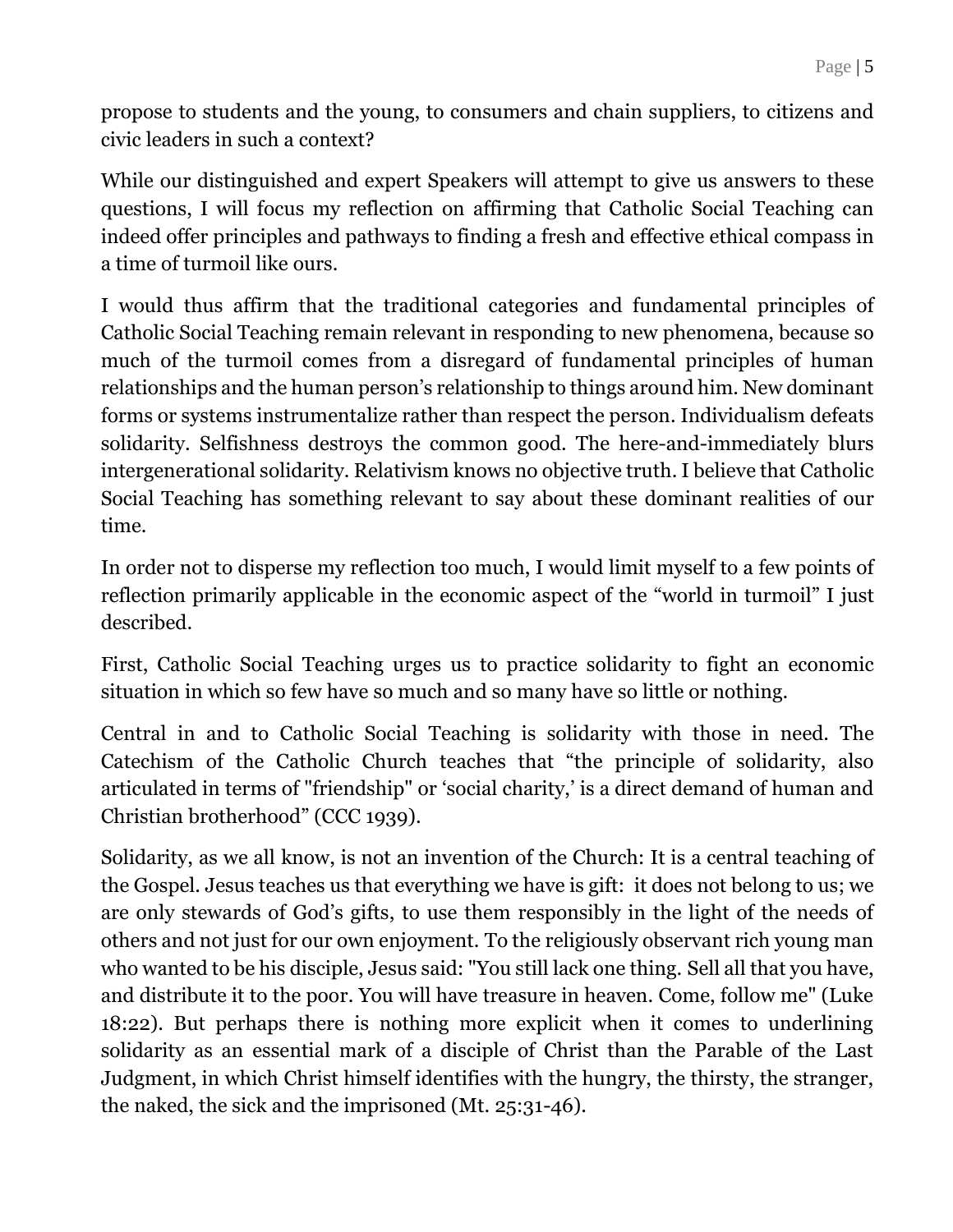The Acts of the Apostles demonstrates how strongly this teaching was felt in the nascent Christian community, telling us that "no one claimed that any of his possessions was his own, but they had everything in common (Acts 4:32-36). It was interpreted and implemented to the extreme that wretched Ananias, together with his wife Sapphira, failed in the solidarity test, despite having laid most of the proceeds of the property they sold at the feet of the apostles, by retaining a part for themselves! (Acts 5:1-4).

Across two millennia, from the Fathers of the Church to the medieval theologians to Pope Francis, solidarity with those in need has remained a primary solicitude for the Church. The fourth century Father of the Church Saint John Chrysostom taught that not sharing your resources with others "is robbery and greediness and theft." For Saint Thomas Aquinas, to whom we owe so much the idea of the common good, solidarity is ultimately a preparation and foundation for man's eternal beatitude and the communion that exists among the saints.

Then comes along Pope Francis with some new vocabulary, some fresh formulation and imaginative ways of re-elaborating the Gospel and the Catholic teaching of solidarity. In the Apostolic Exhortation *The Joy of the Gospel*, the Holy Father exhorts us that "just as the commandment 'Thou shalt not kill' sets a clear limit in order to safeguard the value of human life, today we also have to say 'thou shalt not' to an economy of exclusion and inequality. Such an economy kills… (50). This economy that "kills" and the "throwaway culture" that it begets are "no longer simply about exploitation and oppression, but something new.… The excluded are not the 'exploited' but the outcast, the 'leftovers'" (Idem.).

Asked to comment on his critique of trickle-down economy, the Pope's response has relevance to the theme under consideration. He said in an interview: "The promise was that when the glass was full, it would overflow, benefitting the poor. But what happens instead is that when the glass is full, it magically gets bigger and nothing ever comes out for the poor."

In a similar vein, we hear it often said that the tide lifts all boats. Concrete cases of poverty, especially extreme poverty, tell us, however, that the rising tide does not always lift all boats; often it only lifts the yachts, keeps a few other boats afloat, rocks and sweeps away many, and sinks the rest. The alarmingly increasing gap between the rich and the poor, between the haves and the have-nots, demonstrates this. Findings show that in 2017, 82 percent of the wealth created went to the one percent richest, while zero percent — nothing, *nada, nulla, rien de rien,* or *walang-wala* as we say in Pilipino went to the world's poorest 50 percent. In other words, in 2017 the tide lifted the yachts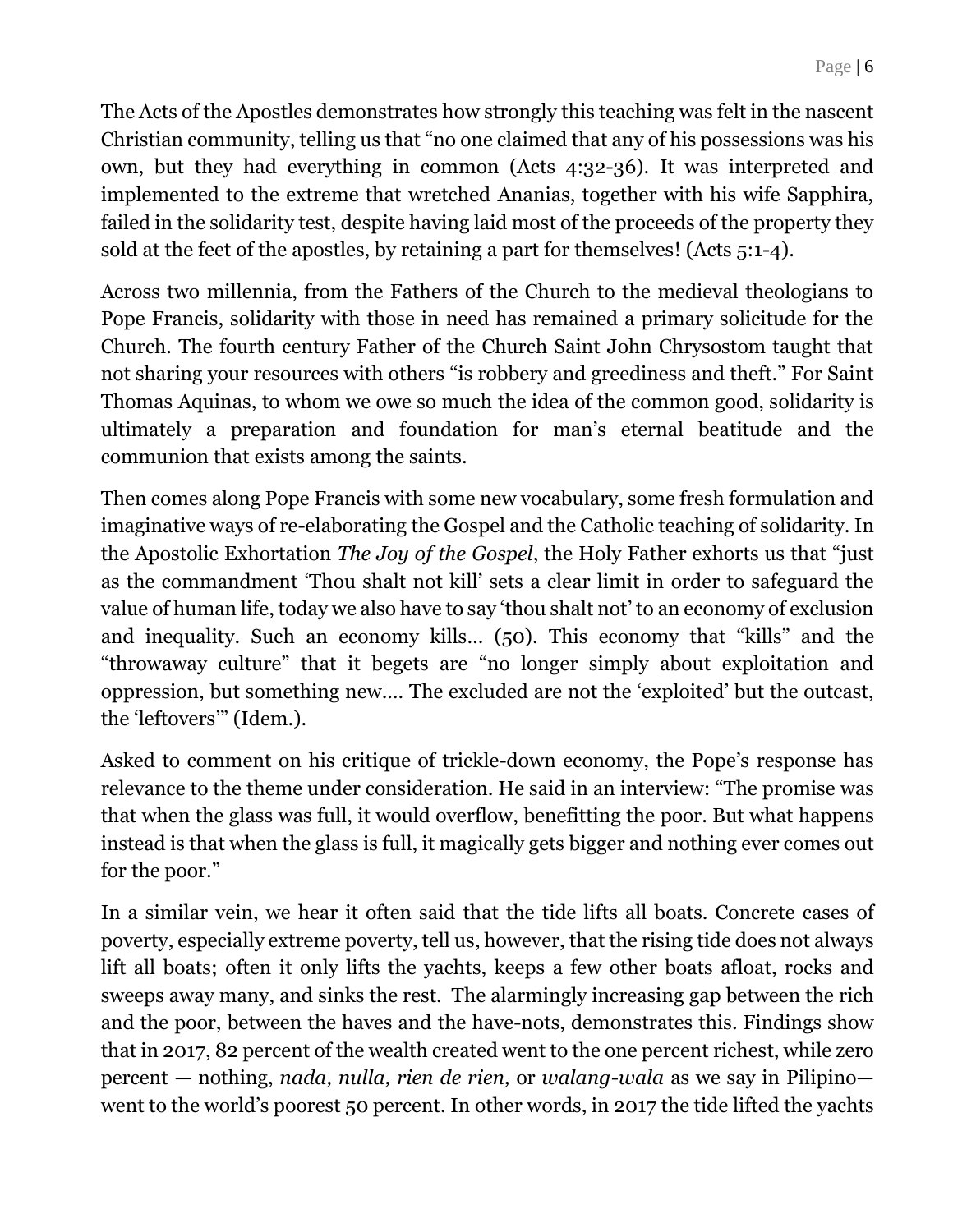of one percent of the world's population, and sank the little lifeboats of the world's poorest 50 percent.

Second, Catholic Social Teaching affirms that to prevent this growing economic inequality, the production and distribution of wealth cannot be left to unregulated market forces.

We have to question economic models that heighten exclusion and inequality, in particular those that cause an exponentially growing gap between the haves and the have-nots, those that exclude and marginalize masses of people without work, without possibilities, without any means of escape from poverty (see *Evangelii Gaudium* 53).

Pure market principles would determine the distribution of wealth in proportion to capital invested in the production of that wealth. Catholic Social Thought does not condemn that, but it insists that it should be exercised within a framework of other principles and values, such as solidarity, the common good and participation. Public authorities continue to have a determinant role in making sure that market forces are not totally left to their own logic, and must exercise it responsibly, in spite of the emergence of tremendously powerful non-State or non-public forces, like the huge hightech companies that control much of the digital world and the sheer volume of private financial investments that dwarf the GDPs of so many countries.

Participation of as many as possible, if not all, in the economic activity is the antidote to economic exclusion, which too often begets social, political, cultural and other forms of marginalization. Structures and practices that exclude and leave behind large portions of the human family will always be barriers to full human development. Moreover, poverty is not mere exclusion from economic development; it is as multifaceted and multidimensional as the human person himself or herself. While economic exclusion underpins in a large measure these other forms of exclusion and poverty, we cannot equate poverty with economic poverty alone, lest we fail to grasp the complexity of the realities of poverty and human development.

Third, Catholic Social Teaching does not explicitly recommend a specific economic system; it rather considers how elements of economic models are more or less in consonance with the Church's vision of the human person and of work.

Pope Francis has been seen by some as anti-business and anti-capitalist, in particular for his critique of the prevailing economic system that "kills," as well as a pauperist and apologist of poverty, because of his constant advocacy for the poor. These are certainly caricatures of what the Holy Father has been saying and continually affirms. For one, in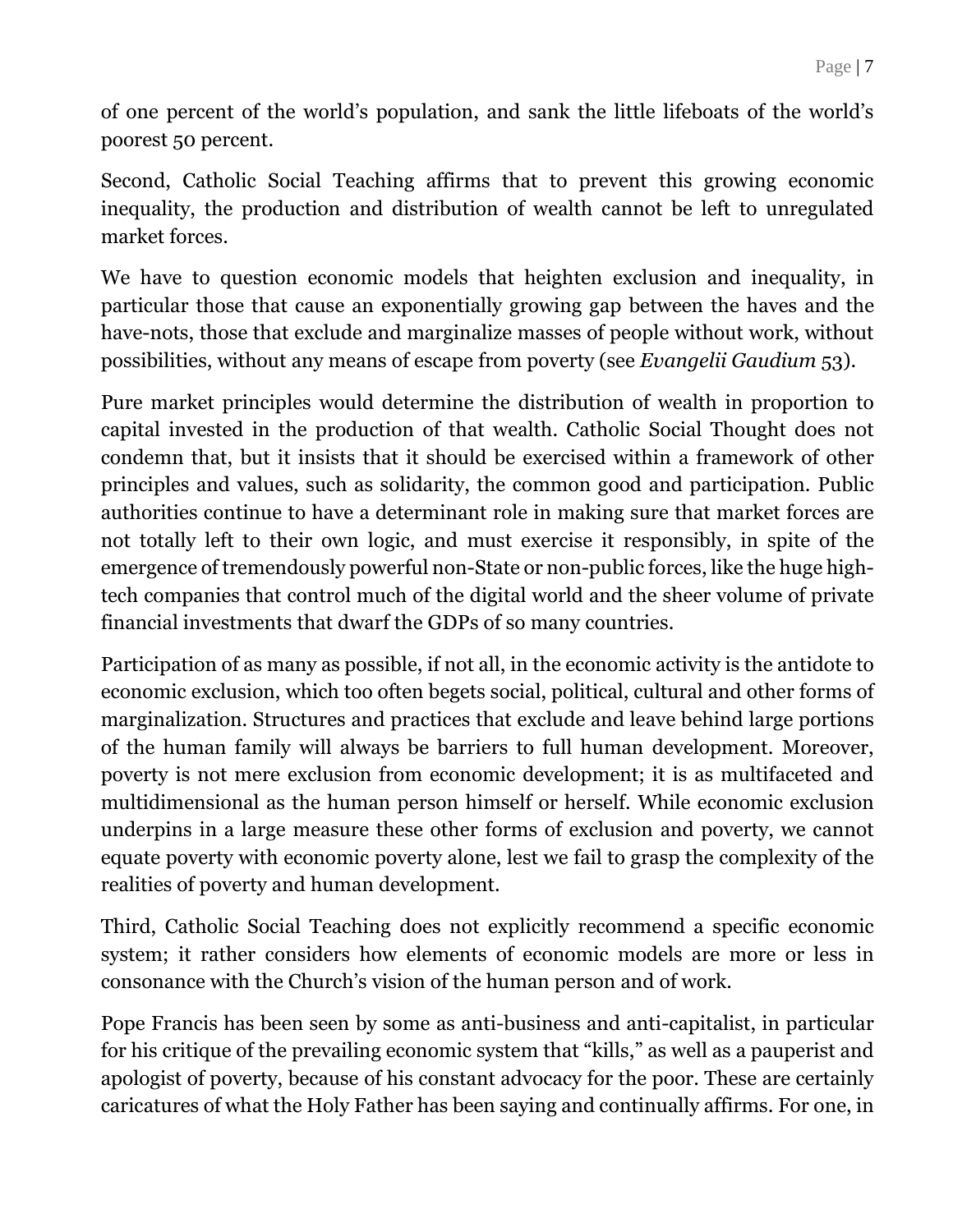the same document in which he criticizes an economy that "kills," he also praises business, saying, "Business is a vocation, and a noble vocation, provided that those engaged in it see themselves challenged by a greater meaning in life; this will enable them truly to serve the common good by striving to increase the goods of this world and to make them more accessible to all" (EG 203). He followed this up in his Message to the 2014 edition of the Davos World Economic Forum, in which he stated "Business is – in fact – a vocation, and a noble vocation, provided that those engaged in it see themselves challenged by a greater meaning in life."

What is this "greater meaning of life?" It means that one who engages in business does not only think of the profit he or she can accumulate through his or her business activity. It means that his or her business serves a bigger purpose other than his or her own aggrandizement. It means that the generation of wealth serves more effectively the common good and makes that good more equitably enjoyed by all, in particular among those who cooperate directly in the process. Expressed in more explicitly spiritual language, those who engage in business should see themselves as God's co-creators, whose co-creation is "very good" and destined for a greater good beyond themselves.

I believe that it is in this sense that business leadership is indeed a calling, a vocation, a very noble role. Because of their role in the economic life of individuals, families and entire nations, business leaders who see their activity as a "vocation" would be guided and inspired by the "call " to make their business respond to a "greater meaning of life." That's the business, I would even venture to say, that's the "virtuous capitalism" that the Church takes joy in supporting.

Pope Francis's new vocabulary and sometimes picturesque – indeed, provocative, perhaps sometimes intentionally so!  $-$  expressions, while consistent with the rich deposit of Catholic Social Teaching that has come before, inspire us in ways that could help us recalibrate the ethical compass suited for our "world in turmoil." He has given us fresh terminologies that, I believe, more easily capture the attention and imagination of our contemporaries.

I think of the tremendous impact, just to cite one example, of *Laudato Sì*, which definitely helped to create a real *entente cordiale* conducive to negotiations that led to the adoption of the Paris Accord. In *Laudato Si',* Pope Francis elaborates on the term "integral human ecology," a thought that first originated in Pope Benedict's C*aritas in Veritate*. The term provokes new ideas and emphases on the interconnectedness between nature and ourselves that clearly illustrates that a healthy environment means